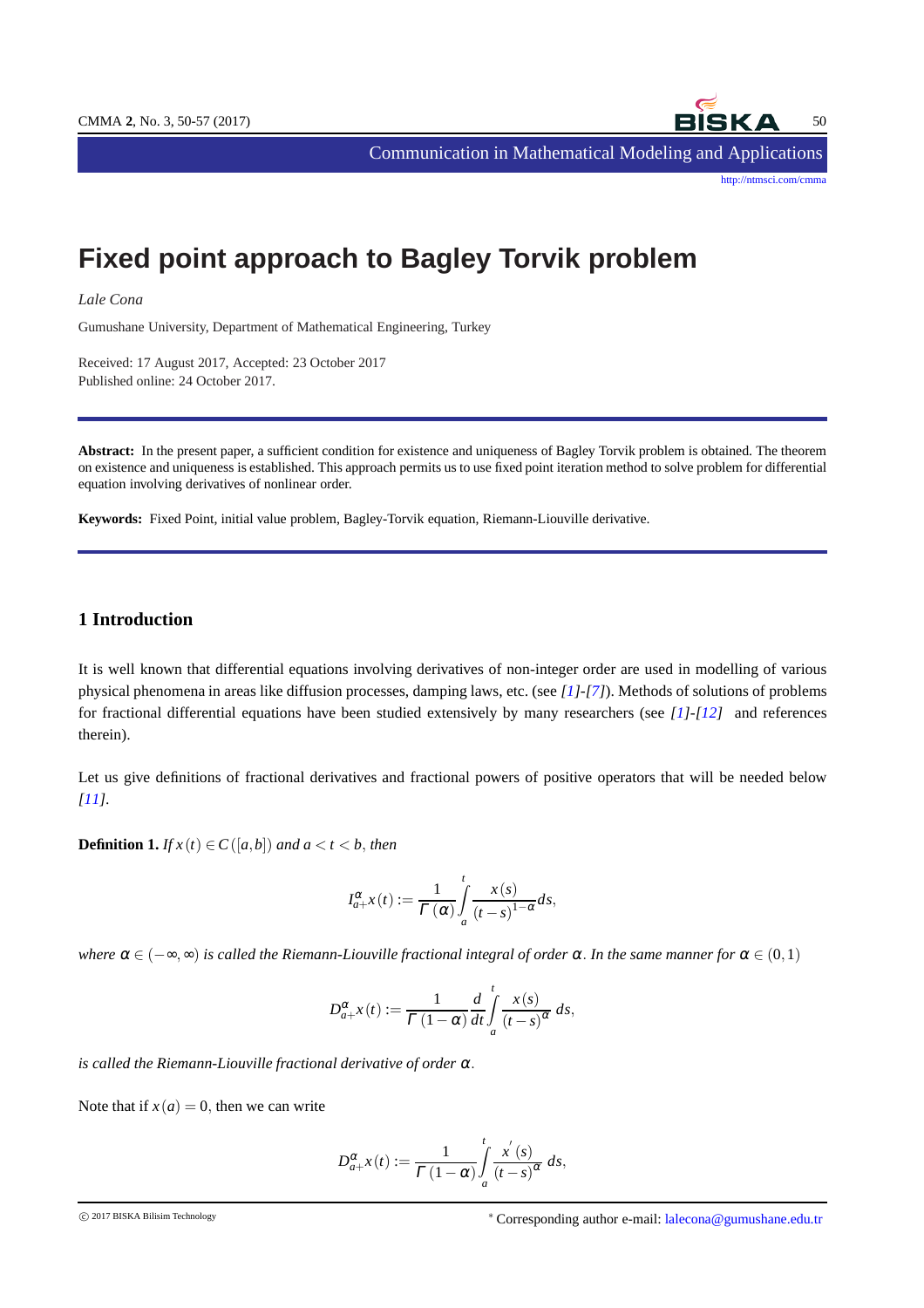

here,

$$
\Gamma(\alpha) = \int_{0}^{\infty} s^{\alpha-1} e^{-s} ds \qquad (\alpha > 0).
$$

Consider initial value problem for Bagley-Torvik equation

$$
\begin{cases}\n\frac{d^2x(t)}{dt^2} + D_{a+}^{\alpha}x(t) + a(t)x(t) = f(t), \ 0 < t < T, \\
0 < \alpha < 1, \\
x(0) = 0, x'(0) = 0.\n\end{cases}
$$

Actually, fractional differential equation corresponds to the Bagley-Torvik problem [\[3\]](#page-7-4).

We now shortly describe the organization of the paper. In section 2, we give the basic definitions of fixed point, contraction and the basic concepts we need. In section 3, we obtain a sufficient condition for existence and uniqueness of problem and establish the theorem on existence and uniqueness.

## **2 Fixed point and contraction**

**Definition 2.** Let  $E = (E,d)$  be a metric space. A fixed point of a mapping  $A : E \longrightarrow E$  of set E into itself is an element

 $x \in E$  which is mapped onto itself, that is,  $Ax = x$ , the image Ax coincides with x.

Here note that the Banach fixed point theorem to be stated below is an existence and uniqueness theorem for fixed points of certain mappings, and it also gives a constructive procedure for obtaining better and better approximations to the solution of the equation

$$
x = Ax.
$$

Actually, we choose an arbitrary  $x_0 \in E$  and determine successively a sequence  $\{x_n\}_{n=0}^{\infty}$  defined by the relation

$$
x_n = Ax_{n-1}, n \in \mathbb{N}.\tag{1}
$$

This procedure is called an iteration. Iteration procedure are used in many fields of applied mathematics. Banach's fixedpoint theorem gives sufficient conditions for the existence and uniqueness of a fixed point of a class of mappings, called contractions.

**Definition 3.** A maping  $A: E \longrightarrow E$  is called a contraction on E, if there is a positive real number  $c < 1$  such that for all  $x, y \in E$ 

$$
d(Ax, Ay) \leq c d(x, y).
$$

**Theorem 1.** [\[13\]](#page-7-5) Assume that  $E \neq \emptyset$  is complete and let A be a contraction mapping on E. Then A precisely one fixed *point.*

For proof of the following result, *[\[14\]](#page-7-6)* can be looked at.

**Corollary 1.** Under the assumptions of Theorem 4, the squence  $\{x_n\}_{n=0}^{\infty}$  defined by recursive formula (1) with arbitrary *x*<sup>0</sup> ∈ *E converges to the unique fixed point x of the mapping A*. *Error estimates are a pirior estimate*

$$
d(x_n,x) \leq \frac{c^n}{1-c}d(x_0,x_1),\ n \in \mathbb{N},
$$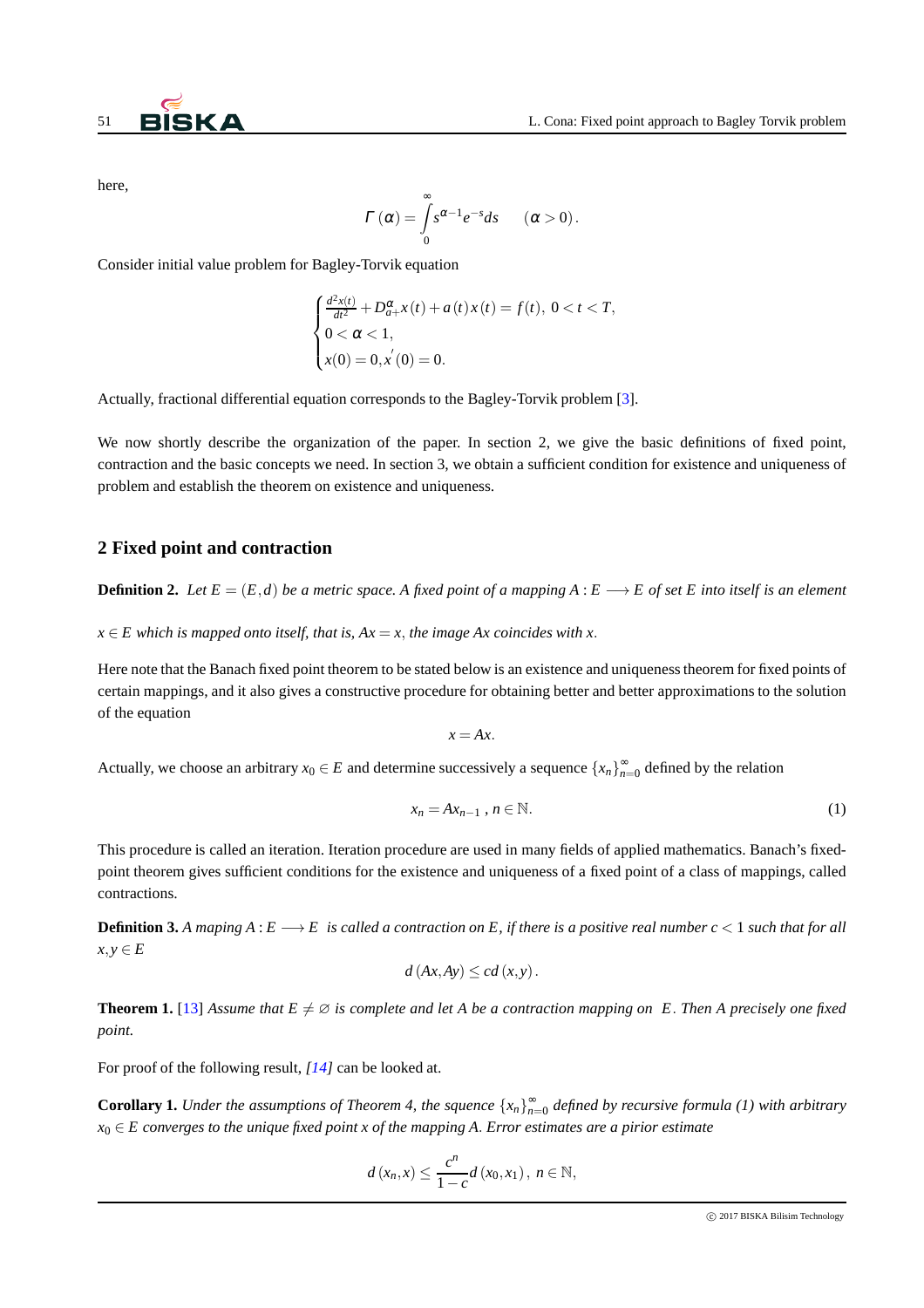*and a posteriori estimate*

$$
d(x_n,x) \leq \frac{c}{1-c}d(x_{n-1},x_n), n \in \mathbb{N}.
$$

Now, we state the existence uniqueness theorem the most important application of the Fixed Point Theorem to ordinary differential equations. We will consider the initial value problem of the form

$$
\frac{dx(t)}{dt} = f(t, x(t)), |t - t_0| \le a, x(t_0) = x_0.
$$

The problem for ordinary differential equations will be converted to an integral equation, which defines a mapping *A*, and the conditions of the theorem will imply that *A* is a contraction such that its fixed point becomes the solution of problem.

**Theorem 2.** [\[13\]](#page-7-5) *Assume that f is continuous on the rectangle*

$$
D = \{(t, x) : |t - t_0| \le a, |x - x_0| \le b\}
$$

*and thus bounded on D, i.e,*

$$
|f(t,x)| \leq k \text{ for all } (t,x) \in D.
$$

*Suppose that f satisfies a Lipschitz condition on D with respect to its second argument, that is, there is a constant l such that for*  $(t, x)$ ,  $(t, y) \in D$ 

$$
|f(t,x) - f(t,y)| \leq l |x - y|
$$
.

*Then, initial value problem has a unique solution x defined on*  $|t-t_0| \leq \beta$ , where

$$
\beta<\min\left\{a,\frac{b}{k},\frac{1}{l}\right\}.
$$

This function x is the limit of iterative sequence  $\{x_n\}_{n=0}^\infty$  defined by the recursive Picard iteration formula

$$
x_n(t) = x_0 + \int_{t_0}^t f(s, x_{n-1}(s)) \ ds, \ n \in \mathbb{N},
$$

*where*  $x_0(t)$  *is an arbitrary continuous function. Error bounds are* 

$$
d(x_n, x) \le \frac{c^n}{1 - c} e^{2cL} d(x_0, x_1),
$$
  
 
$$
d(x_n, x) \le \frac{c}{1 - c} e^{2cL} d(x_{n-1}, x_n), \quad n \in \mathbb{N},
$$

*where*  $c = l\beta$ .

## **3 Main results**

 ${\bf Definition~4.}$  Let  $C^1_{[0,T]}$  be the complete space of all continuously differentiable functions defined on the interval  $[0,T]$  with *the metric d defined by*

$$
d(x,y) = \max_{t \in [0,T]} |x(t) - y(t)| + \max_{t \in [0,T]} \left| \frac{dx(t)}{dt} - \frac{dy(t)}{dt} \right|.
$$
 (2)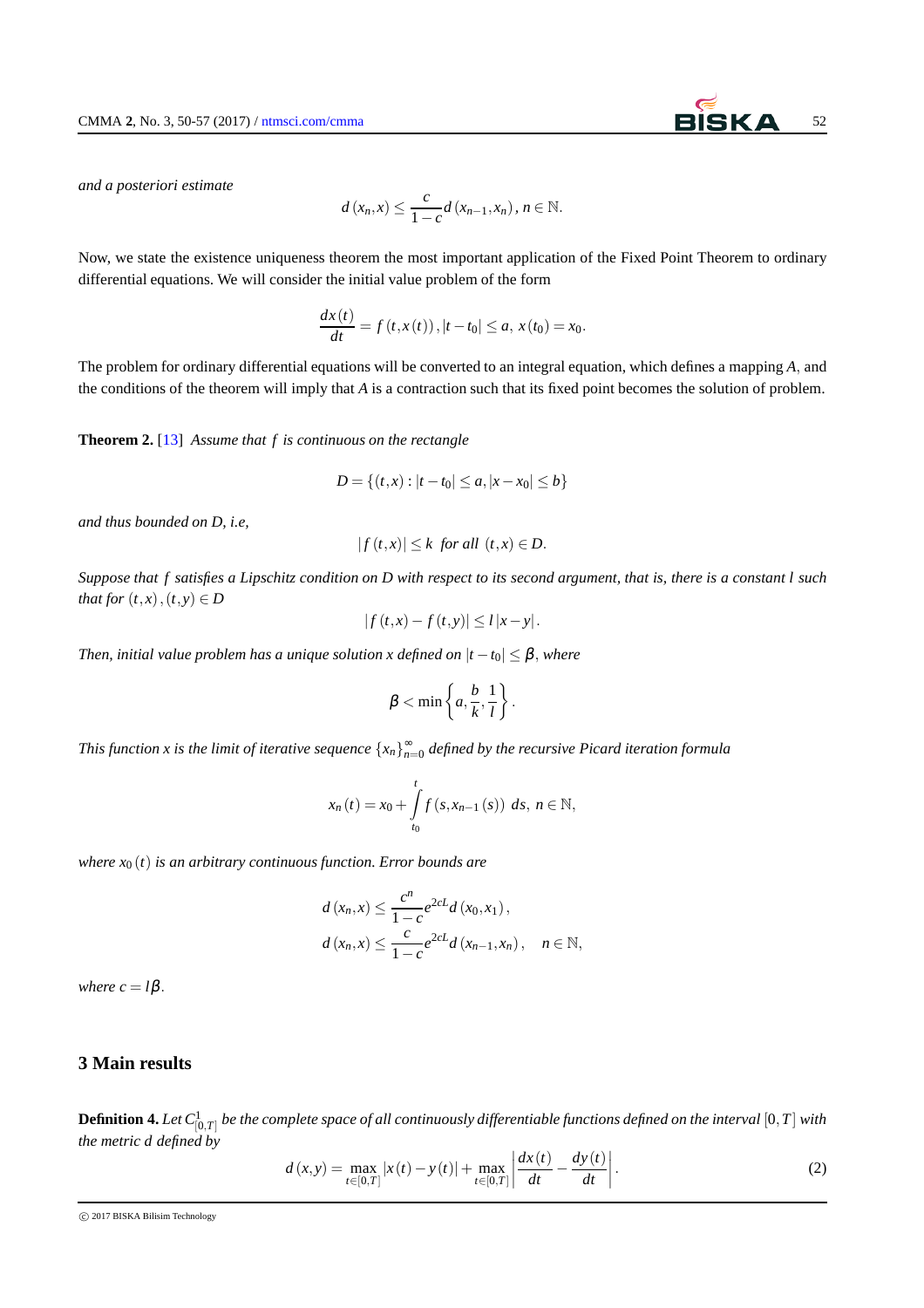Now, we consider the following initial value problem for Bagey-Torvik equation.

$$
\begin{cases}\n\frac{d^2x(t)}{dt^2} + D_{a+}^{\alpha}x(t) + a(t)x(t) = f(t) \\
0 < t < T, \quad 0 < \alpha < 1 \\
x(0) = 0, \quad x'(0) = 0\n\end{cases}
$$
\n(3)

**Theorem 3.** *Let f and a functions are continuous on*

$$
P = \{(t, x, y): t \in [0, T], |x - x_0| < \infty, |y - y_0| < \infty\} \subseteq \mathbb{R}^3,
$$

*and*  $|f(t)| \leq k$ ,  $|a(t)| \leq m$  such that  $k > 0$  and  $m > 0$  for all  $t \in [0, T]$ . Moreover, f satisfies a Lipschitz condition on P with *respect to its second and third arguments, i.e, there is a pozitive constant l such that for arbitrary*  $(t, x, u)$ ,  $(t, y, w) \in P$ 

$$
|f(t, x, u) - f(t, y, w)| \le l(|x - y| + |u - w|)
$$
\n(4)

*is valid. Moreover, let*

$$
g\left(\alpha, T, l, m\right) = \frac{T^{-\alpha+3}}{\Gamma\left(1-\alpha\right)\left(-\alpha+1\right)\left(-\alpha+2\right)\left(-\alpha+3\right)} + \frac{mT^2}{2} + Tl
$$

*and suppose that*

*x*(*t*) = −

$$
g\left(\alpha, T, l, m\right) < 1. \tag{5}
$$

Then, Bagley-Torvik problem (3) has a unique solution  $x\in C^1_{[0,T]}.$ 

*Proof.* By integrating both sides of Bagley-Torvik equation (3), we obtain integral equation

$$
\int_{0}^{v} \frac{d^{2}x(p)}{dt^{2}} dp + \int_{0}^{v} D_{0}^{\alpha}x(p) dp + \int_{0}^{v} a(p)x(p) dp = \int_{0}^{v} f(p,x(p),u(p)) dp
$$
\n
$$
\frac{dx(p)}{dt} \Big|_{0}^{v} + \int_{0}^{v} D_{0}^{\alpha}x(p) dp + \int_{0}^{v} a(p)x(p) dp = \int_{0}^{v} f(p,x(p),u(p)) dp
$$
\n
$$
\frac{dx(v)}{dt} + \int_{0}^{v} D_{0}^{\alpha}x(p) dp + \int_{0}^{v} a(p)x(p) dp = \int_{0}^{v} f(p,x(p),u(p)) dp
$$
\n
$$
\int_{0}^{t} \frac{dx(v)}{dt} dv + \int_{0}^{t} \int_{0}^{v} D_{0}^{\alpha}x(p) dp dv + \int_{0}^{t} \int_{0}^{v} a(p)x(p) dp dv = \int_{0}^{t} \int_{0}^{v} f(p,x(p),u(p)) dp dv
$$
\n
$$
(t) = -\frac{1}{\Gamma(1-\alpha)} \int_{0}^{t} \int_{0}^{v} \int_{0}^{p} (p-s)^{-\alpha}x'(s) ds dp dv - \int_{0}^{t} \int_{0}^{v} a(p)x(p) dp dv + \int_{0}^{t} \int_{0}^{v} f(p,x(p),u(p)) dp dv.
$$
\n(6)

This function *x* is the limit of the iterative sequence  $\{x_n\}_{n=0}^{\infty}$  defined by the recursive Picard iteration formula

$$
x_n(t) = -\frac{1}{\Gamma(1-\alpha)} \int_0^t \int_0^v \int_0^p (p-s)^{-\alpha} x'_{n-1}(s) ds dp dv - \int_0^t \int_0^v a(p) x_{n-1}(p) dp dv + \int_0^t \int_0^v f(p, x_{n-1}(p), u(p)) dp dv, n \in \mathbb{N}
$$
\n(7)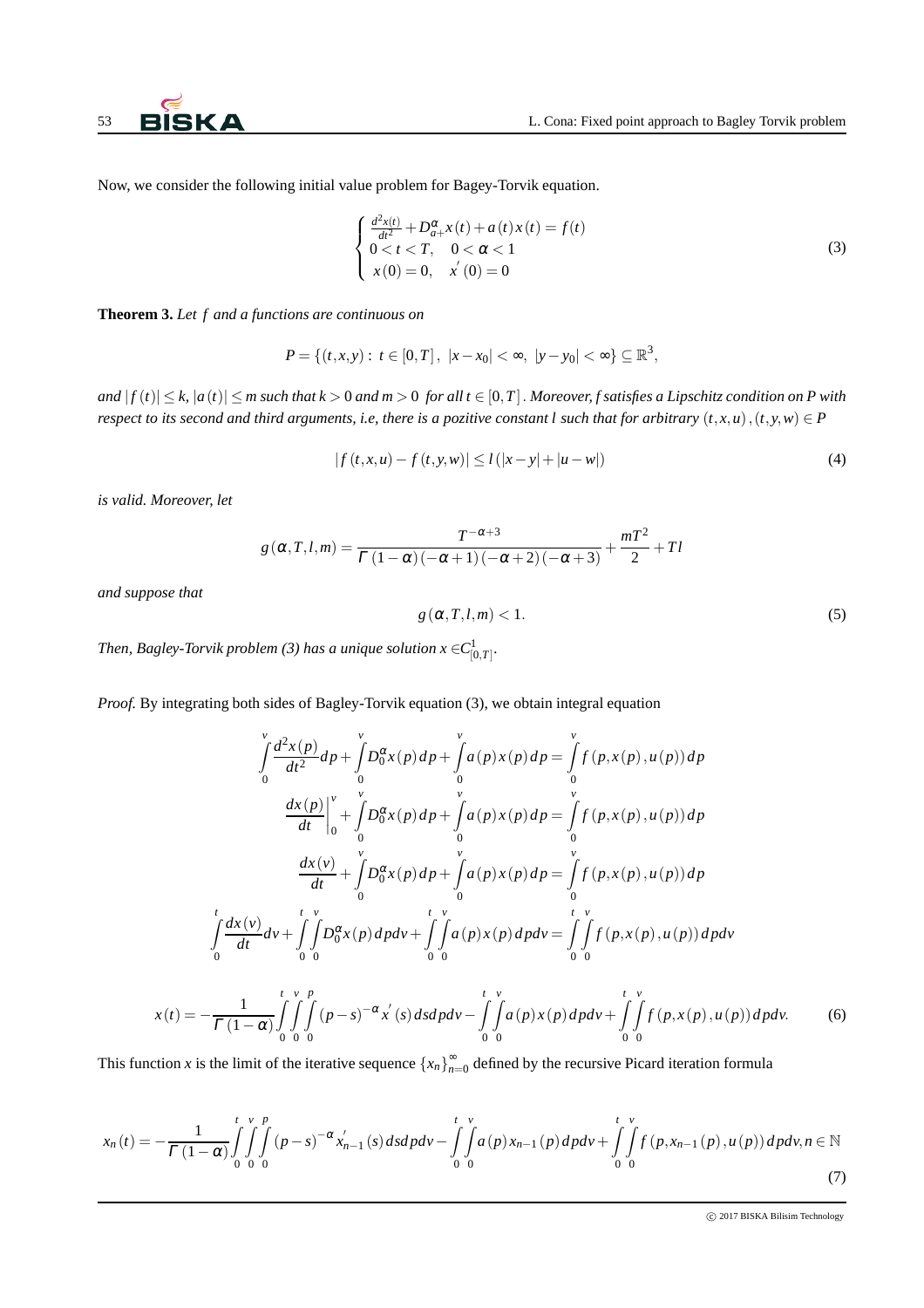where  $x_0(t)$  is an arbitrary continuous function. Error bounds are

$$
d(x_n, x) \le \frac{g^n}{1 - g} d(x_0, x_1),
$$
  

$$
d(x_n, x) \le \frac{g}{1 - g} d(x_{n-1}, x_n), n \in \mathbb{N}
$$

where  $g < 1$ . We see that initial value problem (3) can be written in the equivalent integral form (6), which is in the form  $x = Ax$ , where  $A: C^1_{[0,T]} \longrightarrow C^1_{[0,T]}$  is an operator defined by

$$
Ax(t) = -\frac{1}{\Gamma(1-\alpha)} \int_{0}^{t} \int_{0}^{v} \int_{0}^{p} (p-s)^{-\alpha} x'(s) ds dp dv - \int_{0}^{t} \int_{0}^{v} a(p) x(p) dp dv + \int_{0}^{t} \int_{0}^{v} f(p, x(p), u(p)) dp dv,
$$
 (8)

where  $f$  is continuous function on  $P$ . Under assumptions of theorem, by using (2), we have

$$
|Ax(t)| = \left| -\frac{1}{\Gamma(1-\alpha)} \int_{0}^{t} \int_{0}^{v} (p-s)^{-\alpha} x^{'}(s) ds dp dv - \int_{0}^{t} \int_{0}^{v} a(p) x(p) dp dv + \int_{0}^{t} \int_{0}^{v} f(p, x(p), u(p)) dp dv \right|
$$
  
\n
$$
\leq \frac{1}{|\Gamma(1-\alpha)|} \left| \int_{0}^{t} \int_{0}^{v} (p-s)^{-\alpha} x^{'}(s) ds dp dv \right| + \left| \int_{0}^{t} \int_{0}^{v} a(p) x(p) dp dv \right| + \left| \int_{0}^{t} \int_{0}^{v} f(p, x(p), u(p)) dp dv \right|
$$
  
\n
$$
\leq \frac{1}{\Gamma(1-\alpha)} \int_{0}^{t} \int_{0}^{v} \left( \int_{0}^{p} |(p-s)|^{-\alpha} |x^{'}(s)| ds \right) dp + \int_{0}^{t} \int_{0}^{v} |a(p) x(p)| dp dv + \int_{0}^{t} \int_{0}^{v} |f(p, x(p), u(p))| dp dv
$$
  
\n
$$
\leq \frac{1}{\Gamma(1-\alpha)} \int_{0}^{t} \int_{0}^{v} \left( \int_{0}^{p} |p-s|^{-\alpha} \max_{s \in [0, T]} |x^{'}(s)| ds \right) dp + \int_{0}^{t} \int_{0}^{v} \max_{p \in [0, T]} |x(p)| |a(p)| dp dv + \int_{0}^{t} \int_{0}^{v} |f(p, x(p), u(p))| dp dv
$$
  
\n
$$
\leq \frac{\max_{s \in [0, T]} |x^{'}(s)|}{\Gamma(1-\alpha)} \int_{0}^{t} \int_{0}^{v} \left( \frac{-(p-s)^{-\alpha+1}}{-\alpha+1} \Big|_{0}^{p} \right) dp + \max_{p \in [0, T]} |x(p)| \int_{0}^{t} \int_{0}^{w} m dp dv + \int_{0}^{t} \int_{0}^{v} c dp dv
$$
  
\n
$$
= \frac{\max_{s \in [0, T]} |x^{'}(s)|}{\Gamma(1-\alpha)} \frac{1}{(-\alpha+1)(-\alpha+2)(-\alpha+3)} - \max_{p \in [0, T]} |x(p)| m \frac{t^{2}}{2
$$

Thus, we hawe show that  $Ax \in C^1_{[0,T]}$  if  $x \in C^1_{[0,T]}$ ; *i.e.*, *A* maps the set  $C^1_{[0,T]}$  itself. Now, we show that, *A* is a contraction map on  $C_{[0,T]}^1$  . Applying the Lipschitz condition (4), we get

$$
|Ax(t) - Ay(t)| = \left| -\frac{1}{\Gamma(1-\alpha)} \int_{0}^{t} \int_{0}^{v} \int_{0}^{p} (p-s)^{-\alpha} x^{'}(s) ds dp dv - \int_{0}^{t} \int_{0}^{v} a(p)x(p) dp dv + \int_{0}^{t} \int_{0}^{v} f(p, x(p), u(p)) dp dv \right|
$$
  
+ 
$$
\frac{1}{\Gamma(1-\alpha)} \int_{0}^{t} \int_{0}^{v} \int_{0}^{p} (p-s)^{-\alpha} y^{'}(s) ds dp dv - \int_{0}^{t} \int_{0}^{v} a(p)y(p) dp dv + \int_{0}^{t} \int_{0}^{v} f(p, y(p), w(p)) dp dv \right|
$$
  

$$
\leq \frac{1}{\Gamma(1-\alpha)} \int_{0}^{t} \int_{0}^{v} \int_{0}^{p} |(p-s)|^{-\alpha} |x^{'}(s) - y^{'}(s)| ds dp dv + \int_{0}^{t} \int_{0}^{v} |x(p) - y(p)| |a(p)| dp dv
$$
  
+ 
$$
\int_{0}^{t} |f(p, x(p), u(p)) - f(p, y(p), w(p))| dp
$$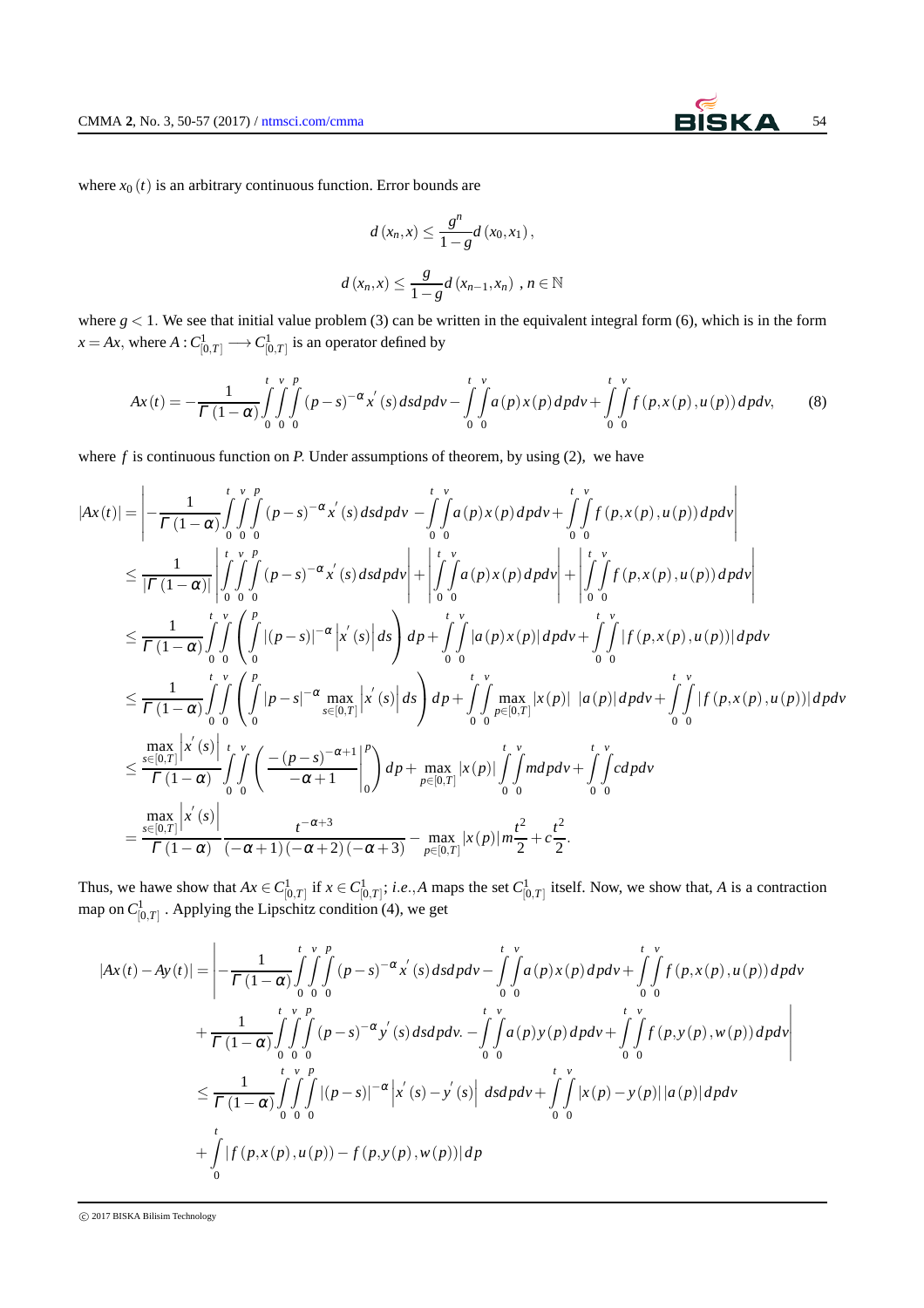$$
\leq \frac{1}{\Gamma(1-\alpha)} \max_{s \in [0,T]} \left| x'(s) - y'(s) \right| \int_{0}^{t} \int_{0}^{v} \int_{0}^{p} |(p-s)|^{-\alpha} ds dp dv
$$
  
+ 
$$
\max_{p \in [0,T]} |x(p) - y(p)| \int_{0}^{t} \int_{0}^{v} |a(p)| dp dv + \int_{0}^{t} |f(p,x(p),u(p)) - f(p,y(p),w(p))| dp
$$
  
= 
$$
\frac{1}{\Gamma(1-\alpha)} \max_{s \in [0,T]} \left| x'(s) - y'(s) \right| \frac{t^{-\alpha+3}}{(-\alpha+1)(-\alpha+2)(-\alpha+3)}
$$
  
+ 
$$
\max_{p \in [0,T]} |x(p) - y(p)| m \frac{t^2}{2} + It(|x(p) - y(p)| + |u(p) - w(p)|)
$$
  

$$
\leq \frac{t^{-\alpha+3}}{\Gamma(1-\alpha)(-\alpha+1)(-\alpha+2)(-\alpha+3)} d(x,y) + m \frac{t^2}{2} d(x,y) + tl d(x,y)
$$
  
= 
$$
\left( \frac{t^{-\alpha+3}}{\Gamma(1-\alpha)(-\alpha+1)(-\alpha+2)(-\alpha+3)} + m \frac{t^2}{2} + tl \right) d(x,y).
$$

Taking maximum from both sides we have

$$
d(Ax, Ay) \le \max_{t \in [0,T]} \left( \frac{t^{-\alpha+3}}{\Gamma(1-\alpha)(-\alpha+1)(-\alpha+2)(-\alpha+3)} + m\frac{t^2}{2} + tl \right) d(x,y)
$$
  
= 
$$
\left( \frac{T^{-\alpha+3}}{\Gamma(1-\alpha)(-\alpha+1)(-\alpha+2)(-\alpha+3)} + m\frac{T^2}{2} + Tl \right) d(x,y)
$$
  
\$\leq g(\alpha, T, l, m) d(x,y)\$

From (5) we see that  $g(\alpha, T, l, m) < 1$ , so

$$
d(Ax, Ay) \leq gd(x, y).
$$

Thus, *A* is a contraction on  $C^1_{[0,T]}$ . Therefore, *A* has a unique fixed point  $x \in C^1_{[0,T]}$ , that is, a continuous function on  $[0,T]$ satisfying  $x = Ax$ . By (7), we have

$$
x(t) = -\frac{1}{\Gamma(1-\alpha)} \int_{0}^{t} \int_{0}^{v} \int_{0}^{p} (p-s)^{-\alpha} x^{'}(s) ds dp dv - \int_{0}^{t} \int_{0}^{v} a(p) x(p) dp dv + \int_{0}^{t} \int_{0}^{v} f(p, x(p), u(p)) dp dv.
$$
 (9)

*Example 1.* Solve initial value problem for Bagley-Torvik equation

$$
\begin{cases} \frac{d^2x(t)}{dt^2} + D_{0+}^{\frac{1}{2}}x(t) - \frac{8}{3\sqrt{\pi}}t^{-\frac{1}{2}}x(t) = 2, \\ 0 < t < T, \\ x(0) = 0, \quad x^{'}(0) = 0 \end{cases}
$$
(10)

by the iteration method.

**Solution 1.** By integrating both sides of Bagley-Torvik equation (10),

$$
x(t) = -\frac{1}{\sqrt{\pi}} \int_{0}^{t} \int_{0}^{v} \int_{0}^{p} (p - s)^{-\alpha} x^{'}(s) ds dp dv + \frac{8}{3\sqrt{\pi}} \int_{0}^{t} \int_{0}^{v} p^{-\frac{1}{2}} x(p) dp dv + \int_{0}^{t} \int_{0}^{v} 2 dp dv
$$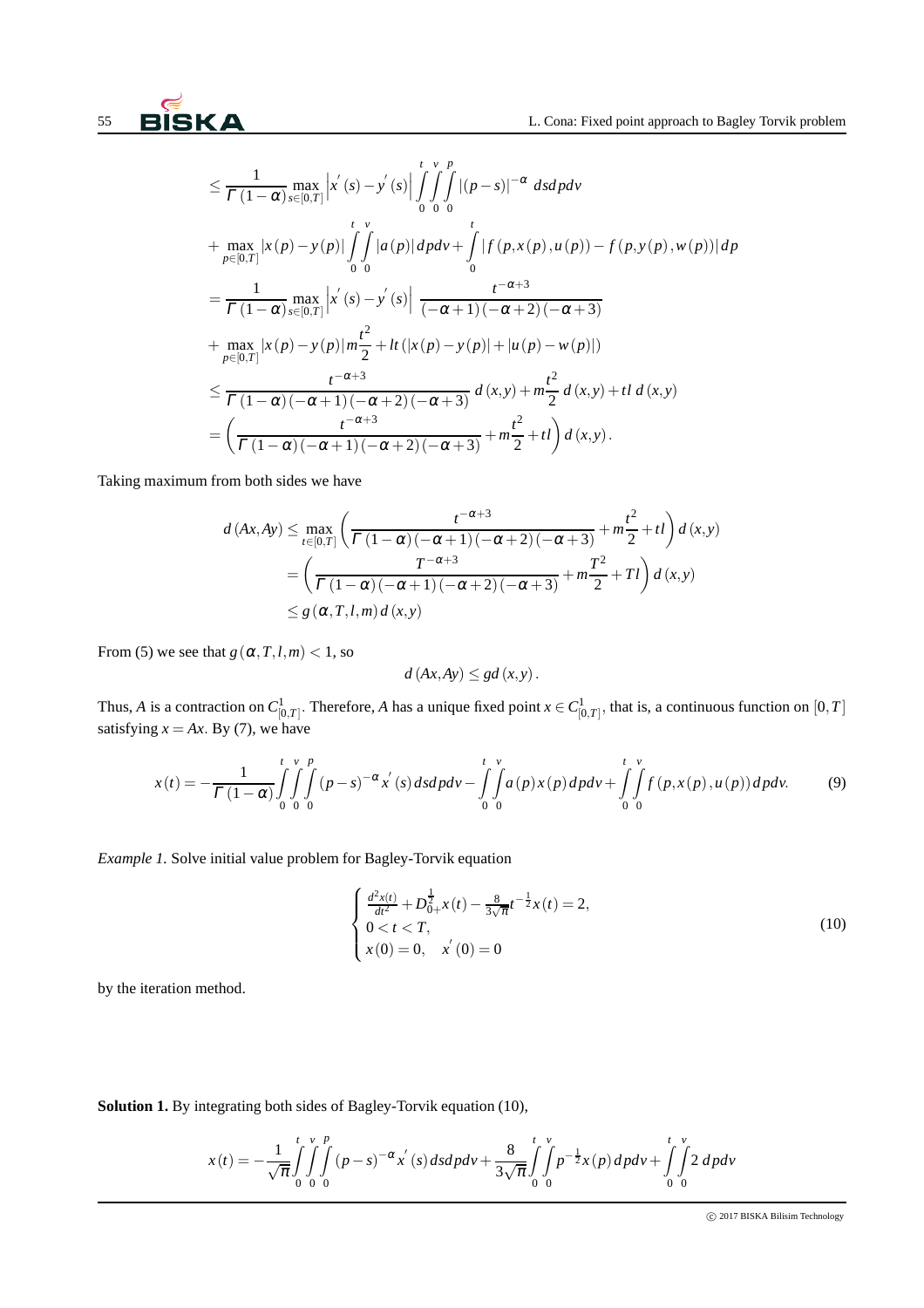Since  $a(t) = -\frac{8}{3\sqrt{2}}$  $\frac{8}{3\sqrt{\pi}}t^{-\frac{1}{2}}$ ,  $f(t) = 2$ ,  $0 < t < T$ ,  $\alpha = \frac{1}{2}$ , we have that  $l = 1$ . Let  $x_0(t) = 0$ . Now,  $x_n(t)$  is defined by formula

$$
x_n(t) = -\frac{1}{\Gamma(1-\alpha)} \int_{0}^{t} \int_{0}^{v} \int_{0}^{p} (p-s)^{-\alpha} x'_{n-1}(s) ds dp dv - \int_{0}^{t} \int_{0}^{v} a(p) x_{n-1}(p) dp dv + \int_{0}^{t} \int_{0}^{v} f(p, x_{n-1}(p), u(p)) dp dv,
$$

for  $n \in \mathbb{N}$ . Then,

$$
x_1(t) = -\frac{1}{\Gamma(\frac{1}{2})} \int_0^t \int_0^v \int_0^p (p-s)^{-\frac{1}{2}} x'_0(s) ds dp dv + \frac{8}{3\sqrt{\pi}} \int_0^t \int_0^v p^{-\frac{1}{2}} x_0(p) dp dv + \int_0^t \int_0^v f(p, x_0(p), u(p)) dp dv
$$
  
= 
$$
-\frac{1}{\sqrt{\pi}} \int_0^t \int_0^v (p-s)^{-\frac{1}{2}} 0 ds dp dv + \frac{8}{3\sqrt{\pi}} \int_0^t \int_0^v p^{-\frac{1}{2}} 0 dp dv + \int_0^t \int_0^v 2 dp dv = t^2,
$$

$$
x_2(t) = -\frac{1}{\Gamma(\frac{1}{2})} \int_0^t \int_0^v \int_0^p (p-s)^{-\frac{1}{2}} x_1'(s) ds dp dv + \frac{8}{3\sqrt{\pi}} \int_0^t \int_0^v p^{-\frac{1}{2}} x_1(p) dp dv + \int_0^t \int_0^v f(p, x_1(p), u(p)) dp dv
$$
  

$$
= -\frac{1}{\sqrt{\pi}} \int_0^t \int_0^v (p-s)^{-\frac{1}{2}} 2s ds dp dv + \frac{8}{3\sqrt{\pi}} \int_0^t \int_0^v p^{-\frac{1}{2}} p^2 dp dv + \int_0^t \int_0^v 2 dp dv
$$
  

$$
= -\frac{2^3}{3\sqrt{\pi}} \int_0^t \int_0^v p^{\frac{3}{2}} dp dv + \frac{2^3}{3\sqrt{\pi}} \int_0^t \int_0^v p^{\frac{3}{2}} dp dv + \int_0^t \int_0^v 2 dp dv = t^2,
$$

$$
x_3(t) = -\frac{1}{\Gamma(\frac{1}{2})}\int_0^t \int_0^v \int_0^p (p-s)^{-\frac{1}{2}}x_2'(s) ds dp dv + \frac{8}{3\sqrt{\pi}}\int_0^t \int_0^v p^{-\frac{1}{2}}x_2(p) dp dv + \int_0^t \int_0^v f(p,x_2(p),u(p)) dp dv = t^2,
$$

In similar manner, it can be showed

$$
x_n(t)=t^2, \quad n\in\mathbb{N}.
$$

Hence,

$$
x(t) = \lim_{n \to \infty} x_n(t) = \lim_{n \to \infty} t^2 = t^2.
$$

## **4 Conclusion**

In this work, we consider initial value problem for Bagley-Torvik equation. We obtain a sufficient condition for existence and uniqueness of this problem and establish the theorem on existence and uniqueness. This approach permit us to use fixed point iteration method to solve problem for differential equation involving derivatives of nonlinear order.

## **Competing interests**

The authors declare that they have no competing interests.

## **Authors' contributions**

All authors have contributed to all parts of the article. All authors read and approved the final manuscript.

c 2017 BISKA Bilisim Technology